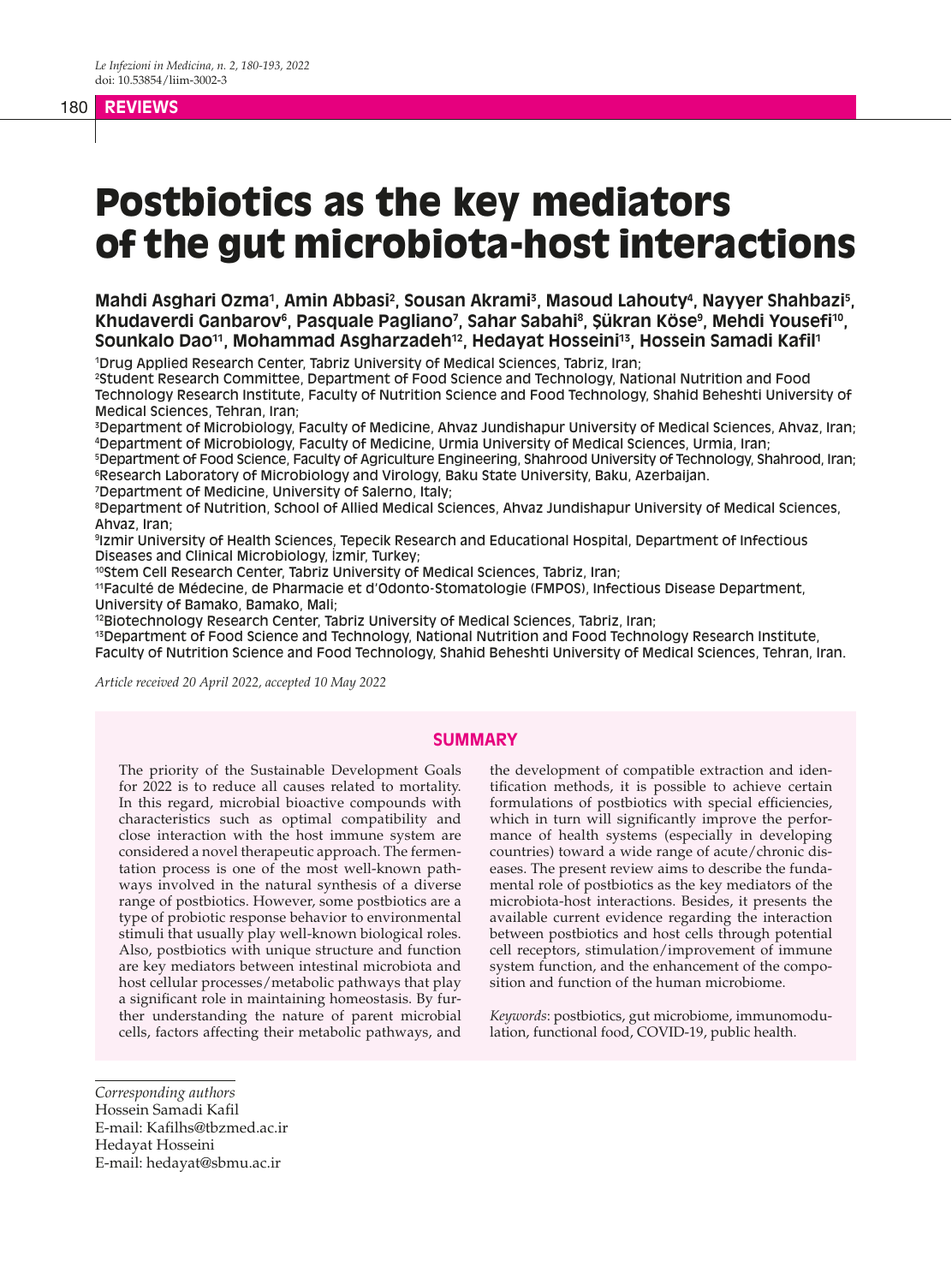#### n **INTRODUCTION**

Trillions of bacteria, archaea, fungi, and virus-es with complex connections are embedded in the human gastrointestinal tract (GI) as s unique microbial ecosystem [1, 2]. The formation of this microbial community begins at birth and each stage of life, a particular microbial population prevails that plays a key role in the host physiology. As significant progress has been made, the vital role of the host, the microbiome, the metabolites released in the process, and the activated metabolic pathways is becoming more prominent. The type of cell-cell connection known as quorum sensing (QS) remains undiscovered as far as understanding the intestinal microbiota and its effect on human physiology and nutrition [3, 4]. Recognizing all the advances made in the biological sciences, understanding the true function of bacteria in the gut milieu and their response to interacting with host cells and producing a range of bioactive compounds still needs to be studied to fully elucidate them. Microbial diversity and the relationships between them, the dietary intake, and ultimately the host's health status are among the factors influencing the functional mechanism of the intestinal microbiota. Also, according to studies, inactivated/inanimate microbial cells, their structural-functional parts, and their metabolites can activate specific signaling pathways in host cells and exert certain biological/physiological activities [5]. In this regard, we can refer to bioactive metabolites (postbiotics) produced by intestinal microbiota, which by applying activities such as inhibiting the growth of pathogens, maintaining the integrity and proper function of the intestinal mucosa, and modifying the intestinal microbial population, consider a promising approach to provide therapeutic benefits that in turn play an important role in creating/maintaining the condition of eubiosis. Due to their unique structure, postbiotics interact with host cells and play their cellular and molecular mechanisms by interfering with immune and nervous system control processes. In this case, strengthening the function of the innate immune system, reducing inflammatory responses due to the presence and function of pathogens, and strengthening the function of intestinal barriers are clear examples of this issue [6, 7].

According to the results of studies, the microbiome of each person is unique to him/her and there is growing evidence that the disruption in the composition and diversity of the intestinal microbiome following intestinal dysbiosis, leads to disruption of the normal process of communication between the brain and intestines and causes some physiological, neurological and behavioral disorders. Examples include Autism Spectrum Disorder (ASD), Inflammatory Bowel Disease (IBD), Parkinson's and Alzheimer's diseases, Multiple Sclerosis (MS), and non-communicable chronic diseases such as type 2 diabetes, obesity,



**Figure 1** - Increase in the number of papers reporting research in the field of postbiotic.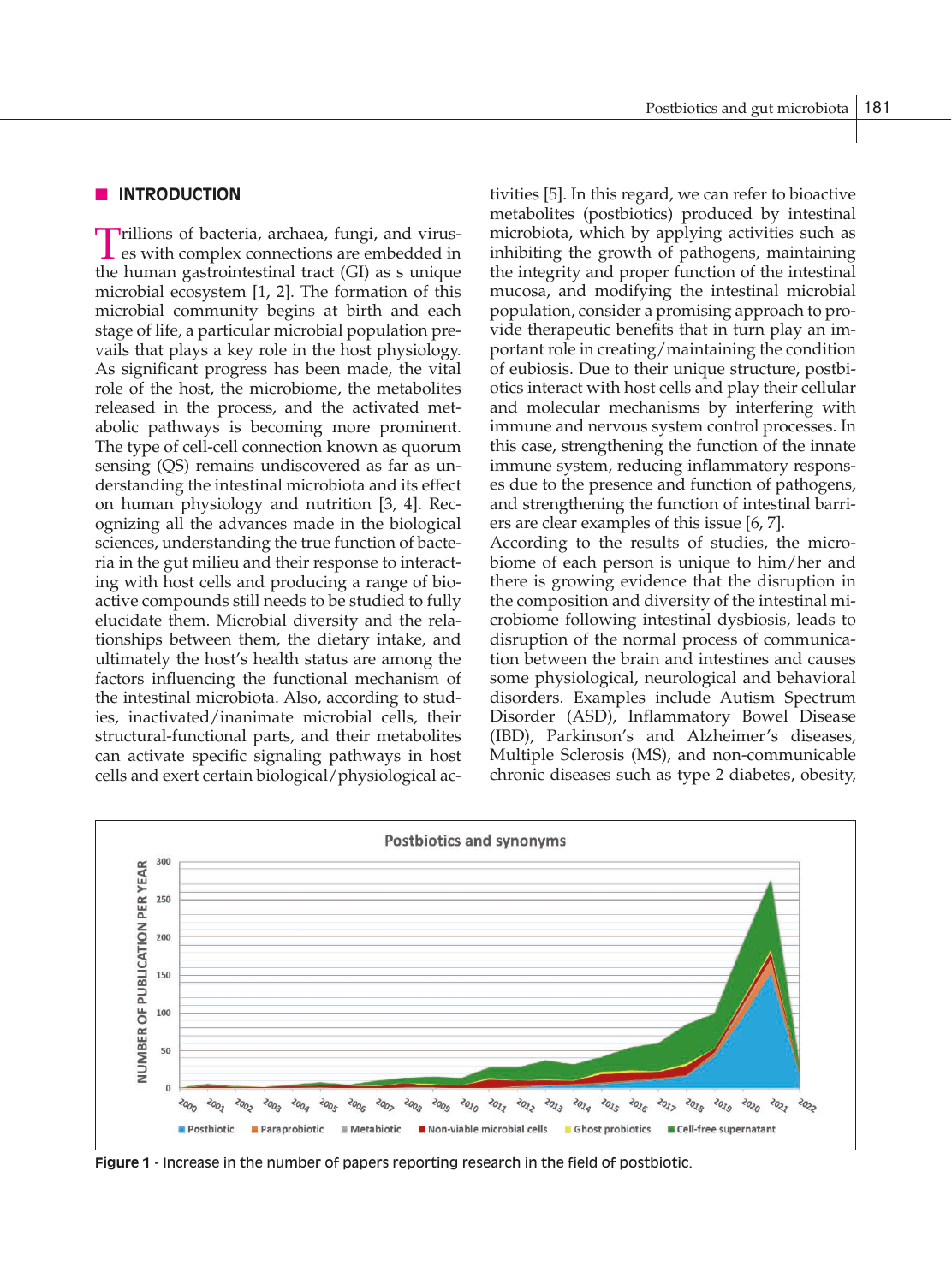and cancer [8, 9]. Currently, the evidence for the positive effect of intestinal microbiota on human physiology is increasingly being supplemented and its various dimensions are being studied [10]. Hence, any biological approach aimed at modulating the intestinal microbial population may also have some effect on central nervous system disorders, and therefore it considers an approach with multiple appropriate outcomes.

In this regard, the concept of postbiotics is proposed that can be synthesized during anaerobic fermentation of indigestible food components or even digestible substances (such as complex carbohydrates, lipids, and proteins) as well during the metabolism of bacteria in the gastrointestinal tract (Figure 1). The present review aims to describe the fundamental role of postbiotics as the key mediators of the microbiota-host interactions. Also, it presents the available current evidence regarding the interaction between postbiotics and host cells through potential cell receptors, stimulation/improvement of immune system function, and the enhancement of the composition and function of the human microbiome.

#### **Interaction of postbiotics with their potential receptors on host cells**

The positive actions of paraprobiotics or postbiotics are achieved by bacterial metabolites interacting with the host. *Lactobacillus* species have conserved microbe-associated molecular patterns (MAMP) such as peptidoglycan, Lipoteichoic acid (LTA), S-layer protein A (SlpA), exopolysaccharide (EPS), and genomic DNA that may be identified by pattern recognition receptors (PRRs) and initiate downstream signaling cascades, which provide the positive activities [11]. The role of Toll-like receptors (TLRs) and nucleotide-binding oligomerization domain-like receptors (NLRs) in facilitating distinct host interactions with paraprobiotics and probiotics has long been recognized [12, 13]. This review summarises four different types of PRRs that play important roles in the regulation of the host's immune response and can bind to certain paraprobiotics or postbiotics of *Lactobacillus* strains.

#### *Toll-Like Receptors (TLRs)*

Toll-Like Receptors identify different MAMP families. TLR2 identifies LTA and peptidoglycan; TLR2/TLR4 identifies bacterial EPS through RP105/DM1, and TLR9 responds to unmethylated CpG oligonucleotide (CpG-ODN) [14]. The *Lactobacillus reuteri* DSM 17938 strain inhibited necrotizing enterocolitis via TLR2 [15]. TLR2 identified *L. plantarum* LTA and inhibited Pam2CSK4-induced IL-8 expression [16].

The EPS of *L. delbrueckii* TUA4408L may serve as TLR2 and TLR4 ligands, as well as exert anti-inflammatory activity in porcine IECs via MAPK and NF-κB signaling systems [17]. *L. plantarum* N14 EPS inhibited inflammation in intestinal epithelial cells mediated the RP105/MD1 complex (a member of the TLR family) [18]. Likewise, by altering TLR expressions, *L. rhamnosus* GG and its components (surface layer protein and EPS) suppressed MAPK and NF-κB signaling and relieved LPS-induced inflammatory cytokines in porcine intestinal epithelial cells [19].

### *Nucleotide-binding Oligomerization Domain-Like Receptors (NLRs)*

NLRs are a vast family of PRRs with several subfamilies that may be recognized based on the N-terminal effector domains [14]. NOD1 and NOD2 are two well-studied NLR proteins. NOD1 identifies structures comprising D-Glu-mDAP [20], whereas NOD2 is required for the control of the molecules' NAM-D-Ala-D-Glu unit [21]. NOD2 recognition of muropeptide from *Lactobacillus* can provide anti-inflammatory effects and prevent mice from developing colitis [22]. NODs recognized many types of signaling chemicals from *Lactobacillus* strains, including peptidoglycan components [23], and this sensing resulted in NF-kB activating and antibacterial action [24].

#### *C-Type Lectin-Like Receptors (CTLRs)*

CTLRs identify carbohydrates compounds through one or more carbohydrate recognition domains (CRDs) [25]. CTLRs bind to sugar groups present in the glycan backbone of microbial peptidoglycan [26]. With ligand binding, specific CTLRs activate or suppress a broad range of signaling pathways, modulating a variety of immune responses [27]. DC-specific ICAM-3 grabbing nonintegrin (DC-SIGN) is a CLR that is primarily present on dendritic cells (DCs) that detects mannose- and fucose-containing glycans found on numerous *Lactobacilli* bacterial cell surfaces. DC-SIGN has recently been demonstrated *in vitro* to join *L. acidophilus* SlpA [28]. The interac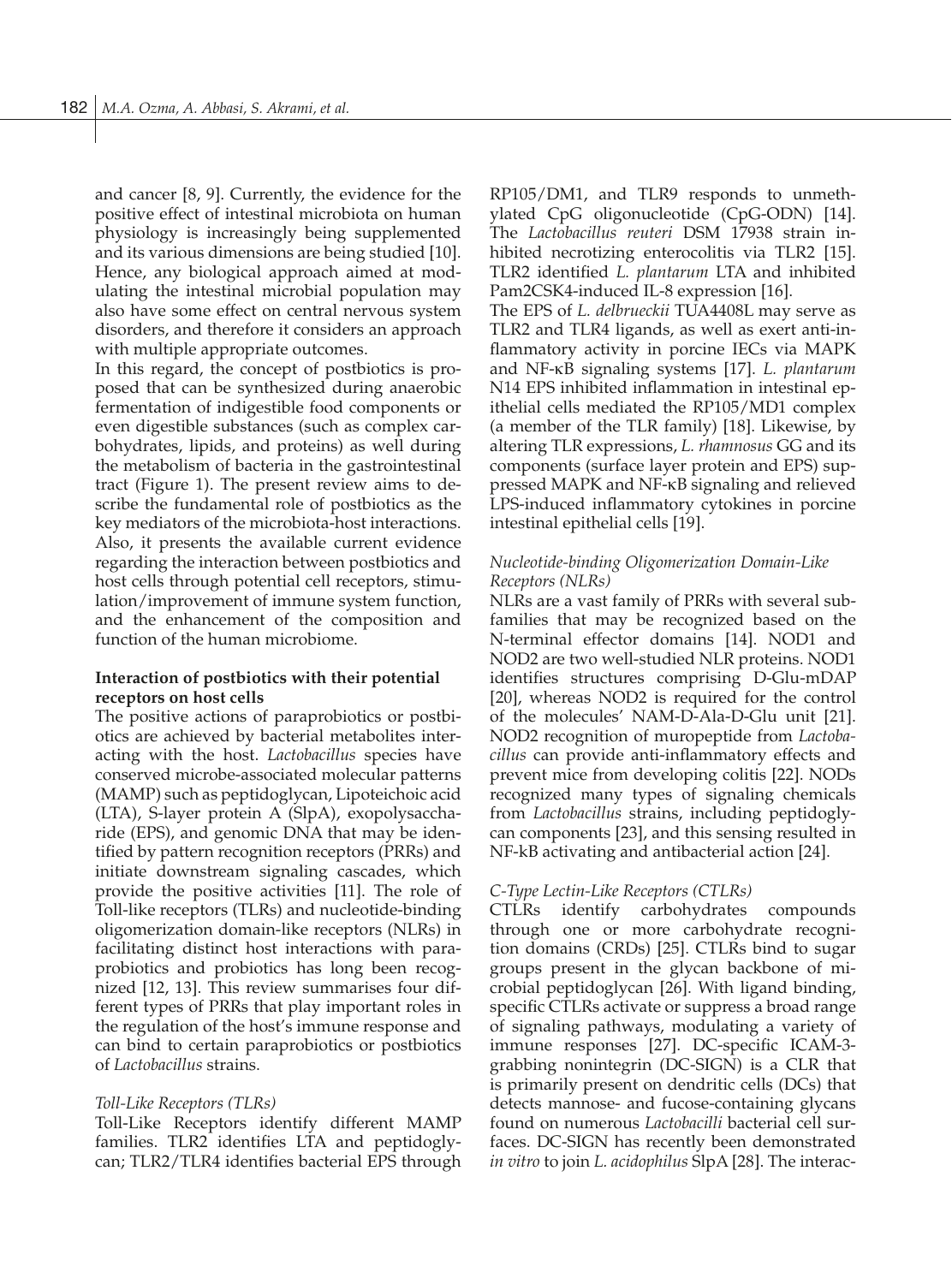tion of SlpA-DC-SIGN enhanced IL-10 release in DCs, which stimulated the development of T cells that produce a lot of IL-4, lowering the Th1/Th2 ratio [28]. In addition, the *in vivo* function of SlpA-induced protective immune modulation was established [29].

### *G-Protein-Coupled Receptors (GPCRs)*

The best-studied GPCRs are GPR41 and GPR43, which are expressed by epithelial cells, adipocytes, enteroendocrine cells, and sympathetic nervous system cells, and are mostly triggered by Short-chain fatty acids (SCFAs) [30, 31]. Butyrate and propionate, which are released from gastrointestinal bacteria, interact with GPR43 and control the formation of Foxp3+ Treg cells [32]. GPR109A has also been found to recognize SCFAs. The butyrate-induced activity of the GPR109A receptor, for example, resulted in the development of regulatory and IL-10-producing T cells, which inhibited colon inflammatory and tumorigenesis by boosting anti-inflammatory characteristics in colonic macrophages and dendritic cells [33]. Moreover, by GPCR signaling, SCFAs generated by gut bacteria may control lipid metabolism, glucose homeostasis, and insulin tolerance [34].

# **Gut microbiota-derived postbiotics and the host's immune systems**

Postbiotics have mostly been related to immunoregulatory actions, as they stimulate the adaptive and innate immune systems, preserve the integrity of the intestinal mucosal barrier, and antagonize microorganisms with antibiotic substances, similar to the activities of probiotics [35, 36].

It is reported that pili and protein p40/p75, which are postbiotics released by *Lactobacilli*, have an immunoregulatory function by inducing aggregation, factor proteins, bacteriocins, and S-layer proteins by demonstrating antagonistic action against pathogens [37]. The immunostimulant action of various microbial species and strains seems to be linked to differences in cell wall components such as lipoteichoic acid and peptidoglycan. It has been proposed that the method by which these bacteria modulate immunity is to raise Th1-associated cytokine levels while decreasing Th2-related cytokines [38]. In the research, peptidoglycans derived from distinct *Lactobacillus species* (*L. acidophilus, L. rhamnosus, and L. casei*) enhanced the ability of macrophage-like cell models

to suppress the release of inflammatory cytokines via the LPS-induced TLR-4 pathway [39]. In contrast, in *in vitro* models of the intestinal mucosa (HT29-MTX cells), a combination of heat-inactivated probiotic strains including *L. acidophilus, L. plantarum, L. casei, L. rhamnosus, Bifidobacterium bifidum, Streptococcus thermophilus*, and *Saccharomyces boulardii* protected midgut from *Escherichia coli* infection by reducing paracellular permeable and pathogenic penetration into the intestinal epithelium, restoring tight-junction activity and membrane integrity, and regulating cytokine gene expression [40]. In another investigation, the probiotic strain *S. thermophilus* CRL1190 and its EPS were shown to diminish *Helicobacter pylori* adherence and lower the immune reaction in a human gastric adenocarcinoma epithelial cell line (AGS cells). It has also been proposed that *S. thermophilus* and postbiotics can preserve the stomach mucosa and enhance the anti-inflammatory response by modulating the generation of the cytokine IL-8 [41]. The impact of oral therapy with the parabiotic *S. boulardii* (heat inactivated-109 CFU/mL-1) on a murine intestinal obstruction (IO) model was investigated in the research. Heat-killed *S. boulardii* treatment preserved the intestinal barrier (*p* < 0.05) by keeping gastrointestinal permeability at normal levels and minimizing bacterial translocation (to *E. coli* ATCC 10536) and mucosal damages [42].

Similarly, scientists revealed in another research that byproducts (postbiotics) of an infant formula fermented with *L. paracasei* CBA L74 can protect the host against pathobionts and enteric pathogens by reducing immune cell inflammation and having anti-colitis properties [43]. The researchers, on the other hand, investigated the potential of a postbiotic (a new secretory protein called HM0539) produced by *L. rhamnosus* GG in the prevention and treatment of diseases associated with intestinal barrier dysfunction by orally administering it to newborn rats infected with *E. coli* K1. They discovered that HM0539 helps promote the development of newborns' gut defense and is adequate to prevent *E. coli* K1 pathogenic mechanisms. They also showed that HM0539 has the capacity to inhibit dextran sulfate sodium (DSS)-induced colitis, LPS/D-galactosamine-induced bacterial translocation, and liver disease. As a consequence, products lacking live bacteria have been observed to have identical benefits,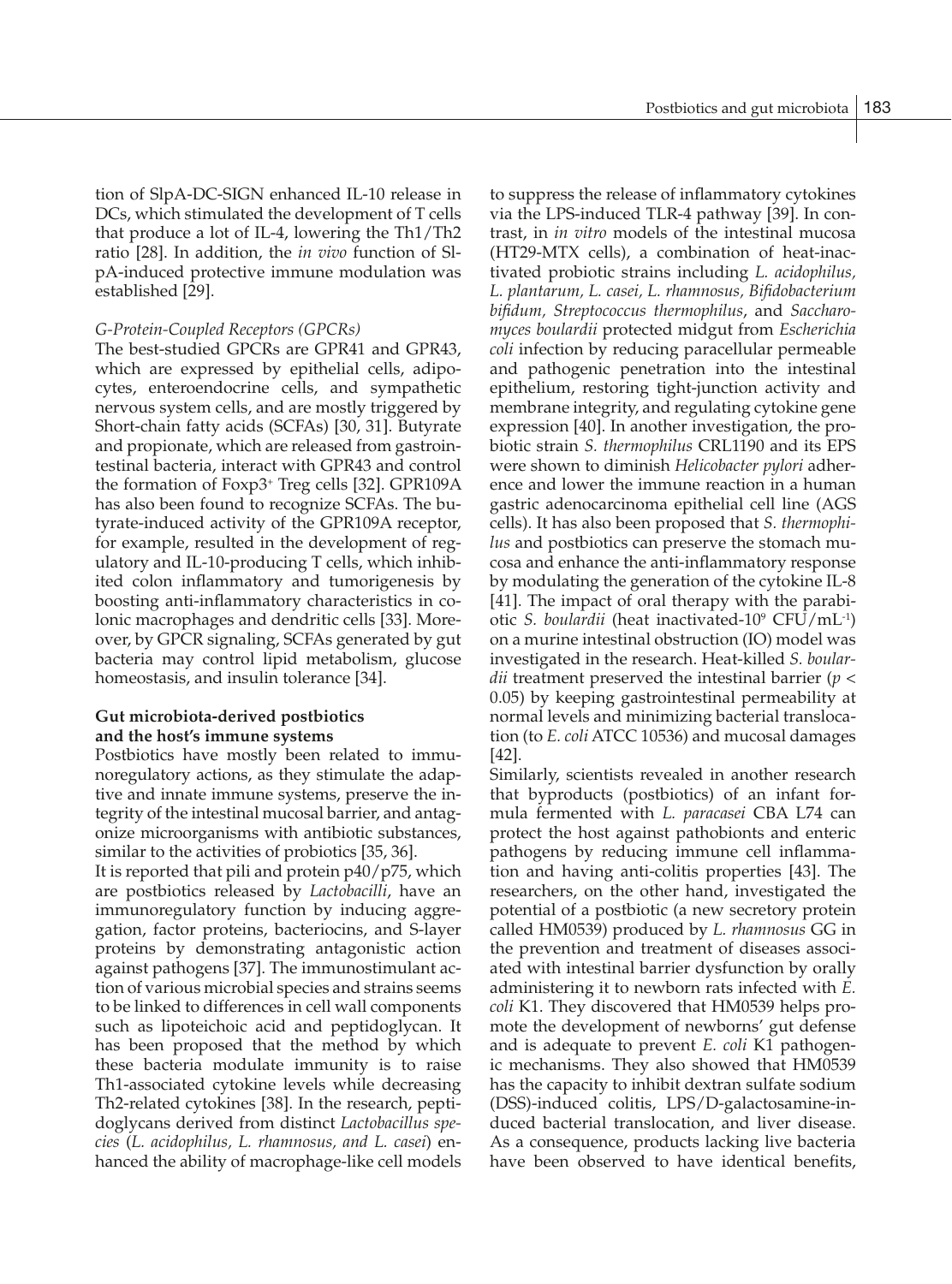eliminating the necessity for probiotic cell viability [44].

Furthermore, it was shown that the immunomodulatory effect of postbiotics derived from probiotic inactivation was greater than that of probiotics. The production of heat shock proteins (Hsp) during the heating phase, for instance, appears to promote immunomodulation function [45]. *Lactobacillus casei* Zhang (LcZ) (heat-inactivated and suspended at 10<sup>6</sup> CFU/mL in PBS) promotes the production of proinflammatory cytokines as well as the transcription of TLR2, TLR3, TLR4, and TLR9, hence boosting the macrophage-mediated innate immunity system [46]. According to the findings of research done using the live and inactive forms of *Bacillus amyloliquefaciens* FPTB16 and *Bacillus subtilis* FPTB13, the inert preparation boosted cellular immune parameter secretion more than the live preparation [47]. Furthermore, mouse research found that combining heat-inactivated (two heat treatments were used: 30 minutes at 100°C and 15 minutes at 121°C) lactic acid bacteria (LAB) boosted immunomodulatory activity in macrophages more than the same combination (*L. acidophilus, L. plantarum, L. fermentum*, and *Enterococcus faecium*) including live strain [48]. In an investigation, it was discovered that *Enterococcus gallinarum* L-1 postbiotics inactivated by ultraviolet (UV) rays (2.5 h) were more efficient than heat-inactivated in increasing phagocyte activity (for 2 hours at 60°C) [45]. *Lactobacillus gasseri* TMC0356, both probiotic and postbiotic, has an immunomodulatory effect *in vitro*. Postbiotic *L. gasseri* TMC0356 causes a greater increase in IL-12 production in macrophages than probiotics, indicating that heat treatment increases the strain's ability to activate IL-12 production in macrophages, and thus the postbiotic form has a higher immunomodulatory effect than the probiotic form [49]. *Lactobacillus acidophilus* A2, *L. gasseri* A5, and *L. salivarius* A6 (heat-inactivated and suspended at 10<sup>6</sup> cells/mL in PBS) are other postbiotics with immunomodulatory action *in vitro*. The non-living microbes altered the Th1-mediated immunity reaction by promoting IL-10 and IL-12 p70 proliferation, IFN-G production in splenocytes, and IL-12 p70 secretion in dendritic cells. Although the mechanisms by which various LAB strains elicit distinct responses in dendritic cells remain unclear, the immunomodulation response appears to be strain-dependent [50]. As a result, postbiotics and parabiotics exhibit immunomodulatory action, which enhances the host's health. As a result, they could be better options for susceptible persons such as the elderly, transplanted patients, and preterm newborns, and they can be able to avoid the many downsides of probiotics.

# **Effects of postbiotics on microbial community interactions**

Postbiotics can have an impact on the composition and function of the human microbiome in both direct and indirect ways. Fermentation products, such as organic acids, may hinder the growth and activity of pathogenic organisms, but they may also be used by particular bacteria species in the intestine, which may produce SCFAs [51] (Figure 2). The direct and indirect impacts of various postbiotic substances will be described more below.

SCFAs are key end products of gut microbial activities, as described before in this review. These SCFAs may be present in postbiotic products, resulting in direct impacts or bacterial cross-feeding. In terms of direct consequences, the most common SCFAs formed are acetate, propionate, and butyrate [52]. The major SCFAs have been shown to boost colonic salt and fluid absorption, as well as to promote colonocyte proliferation [53]. The most abundant SCFA detectable in human peripheral circulation is acetate, as propionate is metabolized by the liver being a major substrate for gluconeogenesis, and butyrate is absorbed and used as the primary source of energy by colonocytes [54]. For this reason, butyrate has received the most attention among these produced SCFAs. Furthermore, butyrate has been linked to a variety of medical benefits. Butyrate, for example, has been shown to improve intestinal barrier function and mucosal immune function, as discussed in detail elsewhere [55, 56]. Besides, butyrate and, to a lesser extent, propionate are identified to inhibit histone deacetylase (HDAC). Histone acetylation is used to improve the accessibility of the transcriptional apparatus in order to stimulate gene transcription; acetyl groups are removed by these HDACs. They produce anti-inflammatory and immunological actions by suppressing lamina propria macrophages and causing dendritic cell development from bone marrow stem cells [57]. SCFAs can also affect extracellular activity via SCFA-specific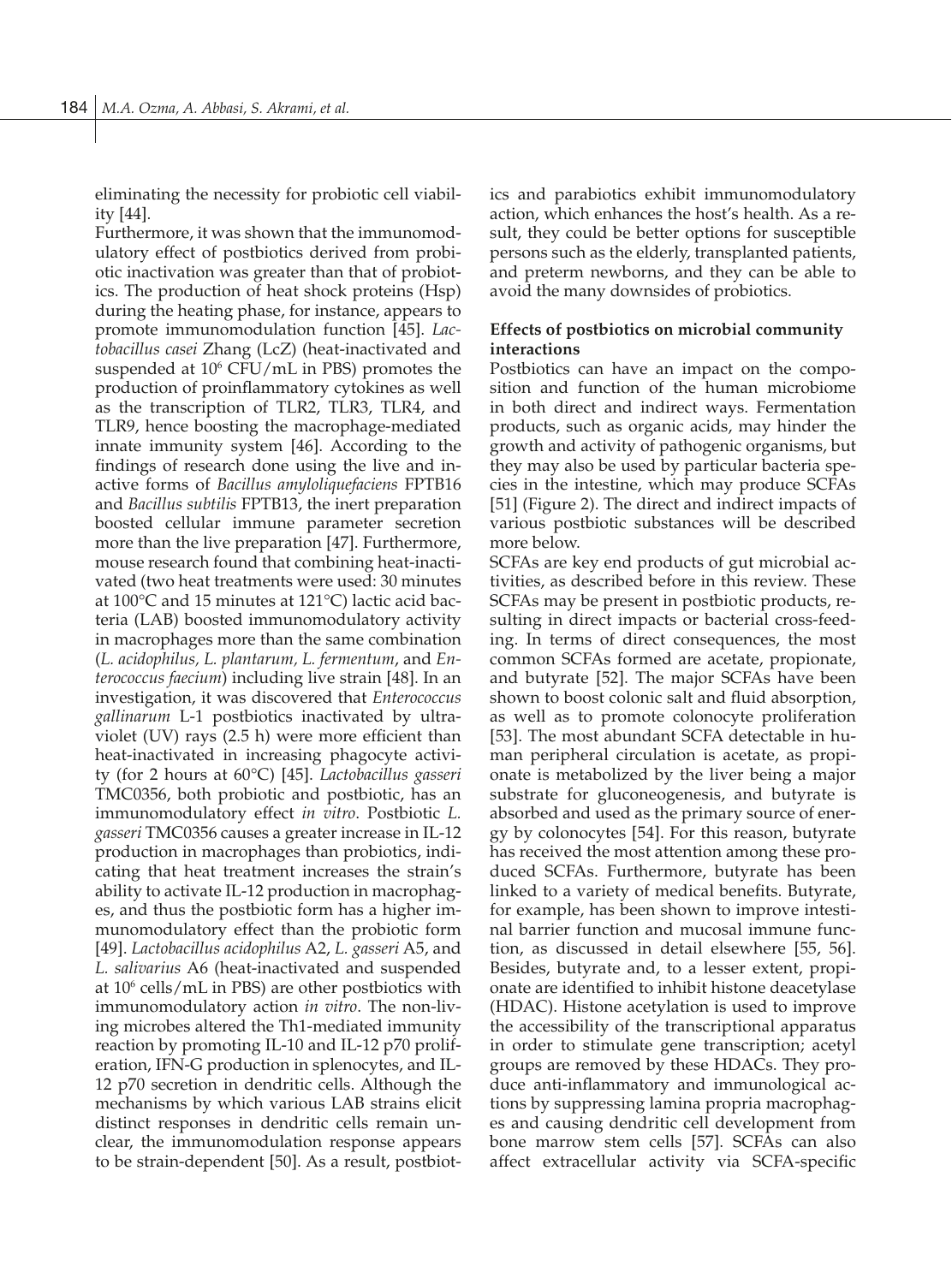G-protein coupled receptors (GPRs) found on intestinal epithelium cells and other cells [58]. SCFAs have also been associated with anti-tumor effects, anti-inflammatory effects on the colonic epithelium, protection from the development of immunological diseases, obesity management, glucose homeostasis control, hunger management, and cardiovascular effects, as thoroughly documented elsewhere [59].

In terms of cross-feeding on SCFAs, the mechanisms for the production of SCFAs from indigestible fiber fermentation support a bacterial cross-feeding complex including various SCFA synthesis pathways to synthesize acetate, propi-



**Figure 2** - Possible action mechanisms of postbiotic metabolites. (a) Modulation of the host's immune feedback. (b) Influencing the pathogenic germs. SCFAs: short-chain fatty acids; NF-κB: nuclear factor kappa B; TLR 4, TLR 2, and TLR 9: toll-like receptor 4, 2, and 9, respectively; LPS: lipopolysaccharide; IL-1β and IL-18: interleukin 1 beta and 18, respectively; MDP: muramyl dipeptide; NLRP1: NACHT [NAIP (neuronal apoptosis inhibitory protein), CIITA (MHC class II transcription activator), HET-E (incompatibility locus protein from *Podospora anserina*) and TP1 (telomerase-associated protein)] domain-, leucine-rich repeat-, and PYRIN containing protein 1.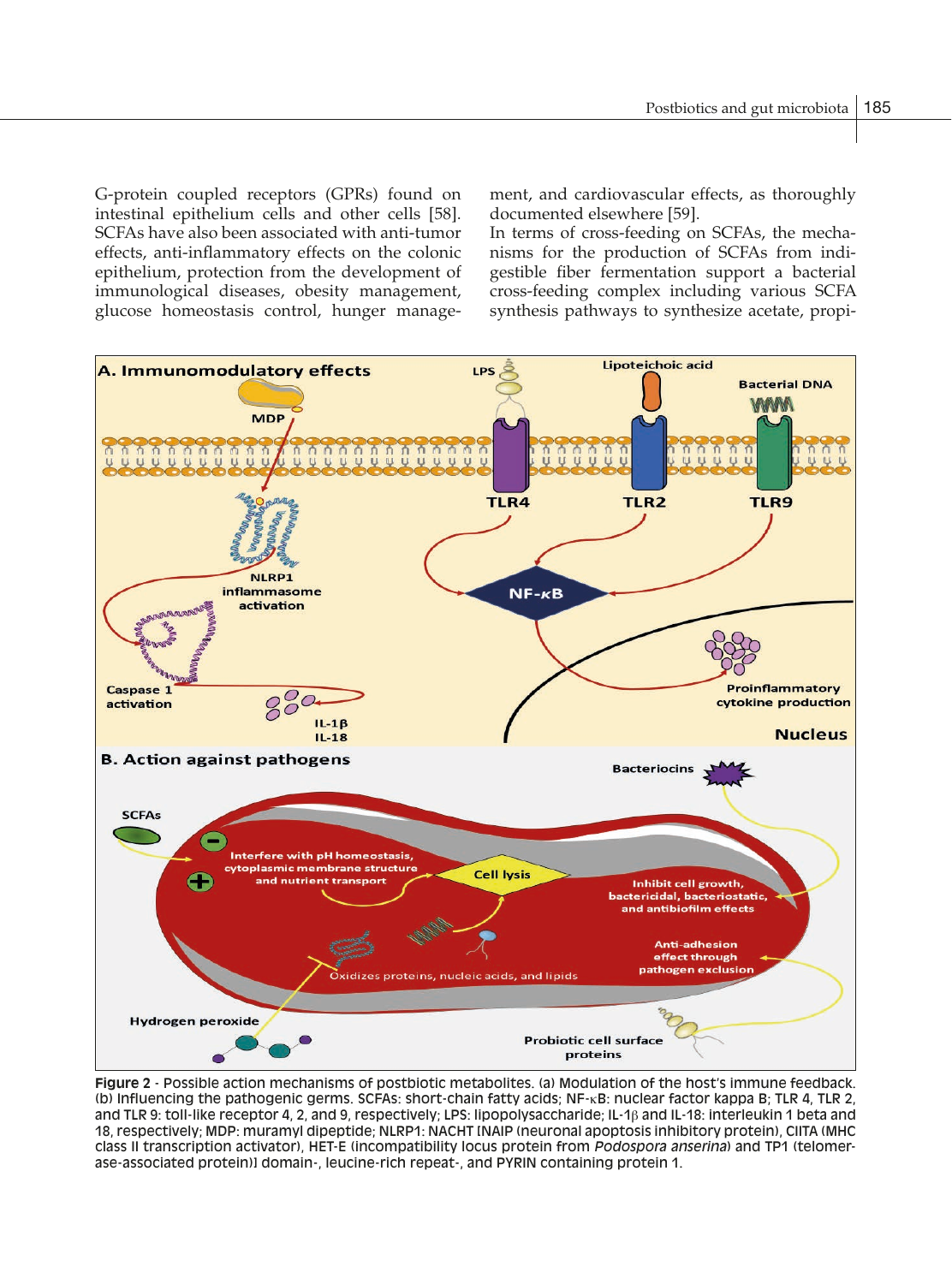onate, and butyrate [60]. These interactions are only possible because of the enzymatic repertoire of certain intestinal flora species. Acetate is made by bacteria such as *Blautia hydrogenotrophica, Clostridium*, and *Streptococcus* spp. via the fructose-6-phosphate phosphoketolase (F6PK) route, also known as the bifid shunt, and the Wood-Ljungdahl pathway from pyruvate via acetyl-CoA [61, 62]. Propionate can be synthesized in three different ways. *Bacteroides* spp. and *Roseburia inulinivorans*, for example, produce propionate via the acrylate process via pyruvate, after which lactate is reduced to propionate. *Bacteroides fragilis* adopts the succinate pathway', which involves the usage of phosphoenolpyruvate (PEP) or pyruvate to generate succinate and, eventually, propionate. Finally, members of the Lachnospiraceae family, including *R. inulinivorans* and *Blautia* species, may produce propionate and propanol via the propanediol route from the deoxy-sugars rhamnose and fucose via propionyl-CoA [63]. Butyrate is made up of two molecules: acetyl-CoA (which is transformed into butyryl-COA via -hydroxybutyryl-CoA) and crotonyl-CoA [60]. Butyrate-producing gut microbiota members include *Faecalibacterium prausnitzii, Eubacterium rectale, Roseburia intestinalis,* and *Anaerostipes* spp [64, 65].

In addition to SCFA cross-feeding, other research has focused on micronutrient cross-feeding, such as B-group vitamins, which are required in all microorganisms and the mammalian host [66]. Some gut bacteria can generate these precursors of essential metabolic cofactors, but other gut microbes, as well as the mammalian host, are unable to synthesize B-group vitamins [66]. A recent study with humanized gnotobiotic mice and *in vitro* anaerobic fecal culture revealed that B-vitamin interchange and exchange may play an important role in the maintenance of intestinal bacteria populations [67].

Another postbiotic molecule, EPS, has been shown to have direct impacts on the host. Postbiotic EPS-like chemicals may potentially have a function in modulating the makeup and activity of the gut microbiota. Because these carbohydrate polymers are formed of one HePS, two or more HoPS sugars, some EPS polymers can be utilized as fermentable substrates by commensal gut microbes. As a result, the host benefits from the synthesis of metabolites [68]. Some *Bifidobacterium* strains have been characterized as cross-feeding on EPS. *In vivo*, EPS generated by *Bifidobacterium* strains can function as fermentable substrates, causing changes in compound production patterns and interactions amongst gut flora [69]. A study found that EPS generated by a marine LAB called *Weissella cibaria* had a high *in vitro* bifidogenic activity [70]. Similarly, *L. plantarum* EPS has been demonstrated to enhance the growth of beneficial species like *B. longum* and *L. acidophilus* [71]. Yet, no human intervention studies have been conducted to corroborate the impacts on bacterial communities' interaction observed in *in vitro* investigations.

Finally, postbiotic chemicals may have a function in pathogen suppression. Bacteriocins or organic acids are likely to be the postbiotic components responsible for pathogen suppression [72]. Bacteriocins are antimicrobial peptides that are ribosomally produced and have bacteriostatic or bactericidal characteristics [72, 73]. Probiotic products derived from six distinct *L. plantarum* strains, for example, were shown to inhibit both gram-positive and gram-negative infections [72].

Despite the scarcity of adult human intervention investigations revealing changes in bacteria caused by postbiotics, one research found a large rise in propionic acid, butyrate, and valeric acid, as well as a significant increase in *Clostridium* cluster IV [74]. Furthermore, a few research have been published on the effect of fermented formula on the baby's intestinal microbiome [75,76]. In these trials, it was found that supplementing fermented formula reduced fecal pH [74,78]. Furthermore, substantial relative levels of acetate were found [75]. Even though these studies did not explicitly concentrate on the gut microbiota composition, these pH reductions might imply an increase in SCFA synthesis and adjustment of the gut microbiota composition towards SCFA production, which may be favorable to the host. Overall, particular postbiotics may play a role in intestinal flora regulation, so benefiting host health by promoting the proliferation of beneficial bacteria species while suppressing the growth and activity of potential pathogens.

As a result, even if the specific processes are not entirely understood, postbiotics may contribute to the enhancement of host health. To show the health impacts of postbiotics, well-designed randomized placebo-controlled intervention trials are required in addition to the mechanism of action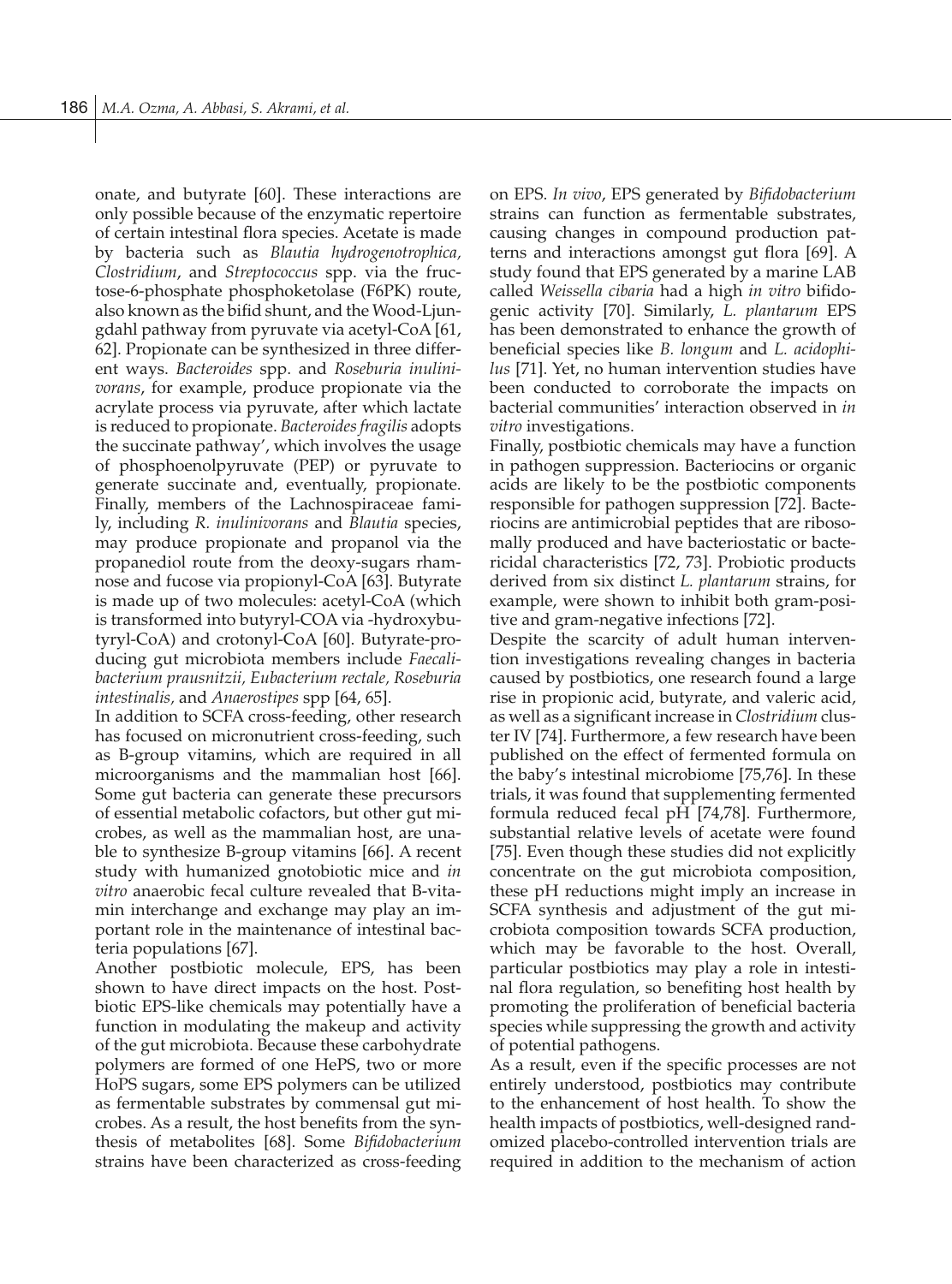focused on preclinical and *in vitro* investigations. Furthermore, breakthroughs in assessing the composition and function of the microbiome usher in a new period of '-biotic' study. This has already contributed and will continue to contribute to the expansion of the variety of substances with significant health advantages that may be used in specialized nutrition. Ideally, advancements in gut bacteria research will help to explicitly build individual suggestions for tailored diet or healthcare therapies. Postbiotics can be an effective and reliable way to promote health since they present fewer obstacles in terms of storage and shelf-life than viable probiotics. Furthermore, as demonstrated in this review, multiple trials indicate comparable outcomes for the live probiotic and the postbiotic substance, suggesting that it may be a better option than probiotics in immunocompromised or extremely unwell children [77, 78]. Also, postbiotics and bioactive compounds may be an efficient strategy to boost the efficacy of probiotics, allowing them to be transformed into useful components or medicinal molecules [79].

# **Bacteriocins as the known postbiotics with antiviral effects**

Currently, studies show that lactic acid bacteria can produce several antimicrobial peptides that are considered potential candidates for controlling some viruses. Nisin derived from *Lactococcus lactis* has been the most studied and commercially used of all bacteriocins. Each of the FDA and EFSA authorities have approved its biopreservation and safety profile [80]. In this regard, in the medical sector, the evidence related to the biological activity of bacteriocins is increasing and with the initial implementation in clinical studies, their precise functional mechanism will be determined. Numerous approaches have been suggested for enhancing the bioactivity and *in situ* targeting efficacy of bacteriocins [81]. Applicable strategies include inserting specific mutations into the bacteriocin structural gene and modifying the bacteriocin amino acid sequences, or modifying the translation of peptide sequences [82]. As a clear example, the increase of bacteriocin resistance against gastrointestinal proteolytic enzymes with the specific polar polymers by N-terminal modification of bacteriocins has been shown [81]. Inhibitory activity of bacteriocins against closely related species has typically been investigated

in previous studies. However, due to the importance of the effectiveness and safety of novel therapies, research has recently focused increasingly on the growth inhibitory function of bacteriocin against other pathogens, including viruses. The precise functional mechanism of bacteriocins in the inhibition of viral activity is becoming apparent during ongoing studies [83, 84]. Bacteriocins from certain strains of *Lactococcus* spp., *Lactobacillus* spp., *Erwinia* spp., *Staphylococcus* spp., *Bacillus* spp., *Enterococcus* spp., and *Actinomadura* spp. have already been shown to reveal activity versus different viruses including measles virus, poliovirus, Newcastle disease virus, herpesvirus (HSV-1 and HSV-2), HIV-1, HAS, and coliphage [83, 85, 86]. At present, the advanced pathway for bacteriocin-mediated poliovirus control may provide options for developing treatment strategies in the management of SARS-CoV-2 [87]. In this regard, Wachsman et al. proposed mechanisms that inhibit the interaction of enterocin produced by *E. mundtii* CRL35 with the herpes virus to block the replication of viral gamma protein (glycoprotein D) during the virus invasion process [88]. Also, in the study of Serkedjieva et al., it was shown that bacteriocin produced by *L. delbrueckii* has significant antiviral activity [89]. Previously, a significant anti-herpes virus effect of antibiotic ionophore pandavir (nigericin) was demonstrated in the Dundarov and Andonov study. In this study, it was shown that even a concentration of 0.01-0.02 ng/ml pandavir was able to inhibit virus reproduction through specific inhibition of viral DNA synthesis [90]. Monensin and A-23187, as ionophore antibiotics, are also able to inhibit some RNA viruses by blocking viral glycoproteins on the surface of infected cells [91].

The activity of lactic acid bacteria in the matrix of traditional fermented food products leads to the production of a diverse range of bacteriocins that show significant antiviral activity against various viruses, including herpesvirus [92-94]. Modulation in the development of immune system responses is one of the known beneficial effects of consuming traditional fermented products [92]. It should be noted that the health effects of these foods are not limited to the presence of bacteriocins and are directly related to a wide range of biological compounds. These products are inherently rich in bacteriocin-producing microorganisms, but also other biologically active metabolites such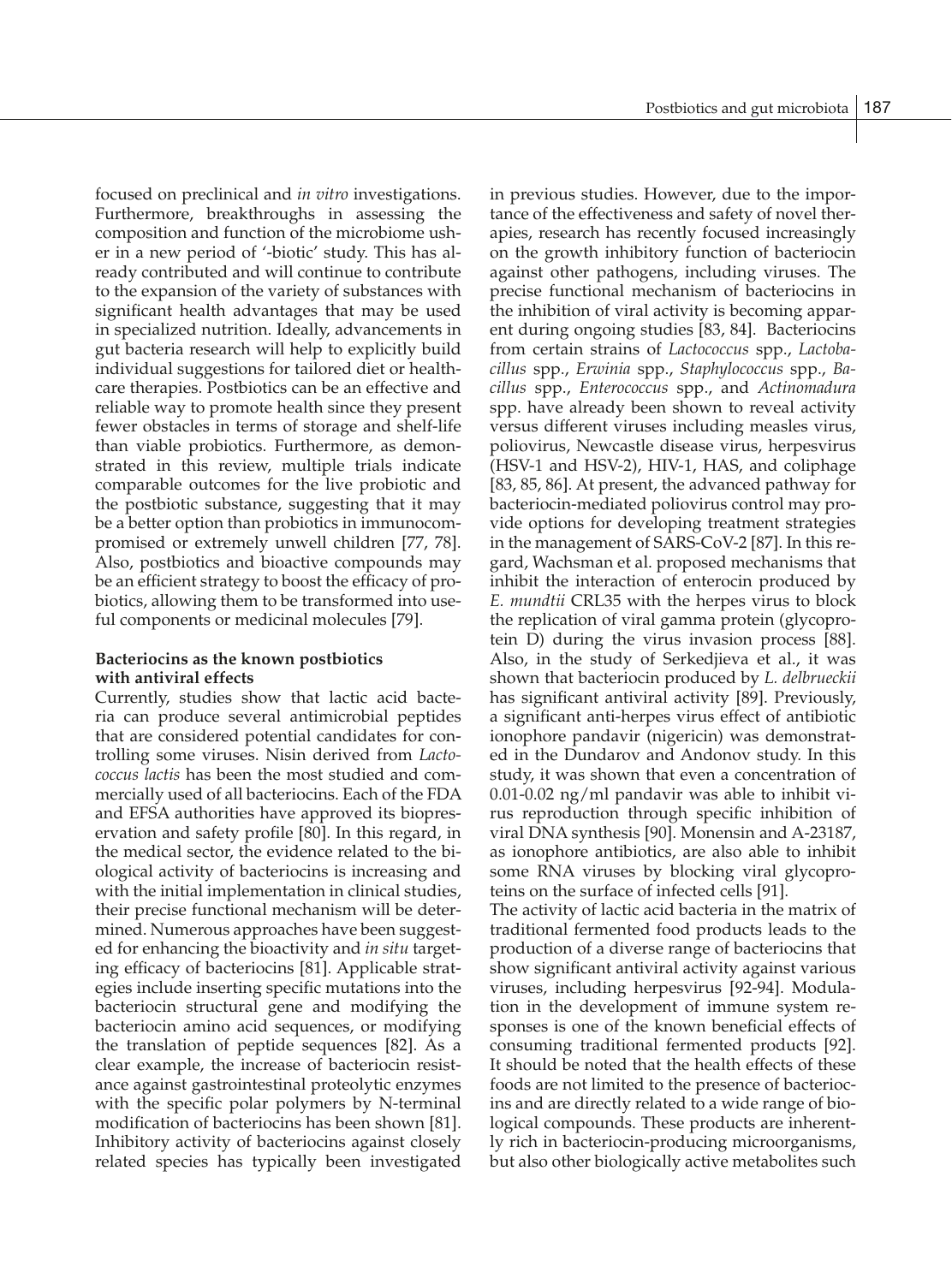as polysaccharides, polypeptides, short-chain fatty acids, vitamins, inhibitors, and/or activators are formed during the fermentation and processing process that is currently known as "postbiotic metabolites". All these factors together lead to the beneficial effects of each fermented product in the host, so the relative maintenance of production conditions can in turn stabilize the health effects and prevent some side effects in susceptible individuals.

The results obtained from various studies indicate the essential and supportive role of bacteriocins in managing the prevalence of viral diseases [84, 95]. Due to their unique structure and protein nature, bacteriocins are not directly involved in killing the virus, but act as proteinase inhibitors, inhibiting enzymes involved in virus replication, thereby disrupting the virus's life cycle [88]. On the other hand, according to some researchers, other biological processes can be involved in the interaction between bacteriocin and virus, which trigger/promote the growth inhibitory effects of bacteriocin, and future studies in this field can reveal the ambiguities of this issue. On the other hand, the design and widespread utilization of vaccines is considered to be the gold standard in the prevention and control of viral diseases, including COVID-19 in various countries (developed and developing). However, the presence of various mutations and the discovery of new strains of the COVID-19 virus in turn is an important challenge for health systems and requires the use of multiple strategies with an emphasis on the use of natural and safe bioactive compounds to strengthen immune function and promote the immune response to the gold standard (vaccination). Regarding the functional mechanism of bacteriocins, we can point to their interaction with human epithelial cells for exerting therapeutic actions [96]. On the other hand, in most respiratory diseases caused by the virus, including SAR-CoV-2, mucosal epithelial surfaces act as the main route of virus entry [97,98]. Therefore, epithelial surfaces can be one of the potential treatment targeting options to control/reduce viral infections. Strategies related to this hypothesis in the food and pharmaceutical industries can be shaped by the design and development of functional foods or therapeutic products (such as oronasal sprays) containing postbiotics with known antiviral effects. Also, during the metabolic processes of

probiotics, a variety of postbiotic metabolites is synthesized in the intestinal milieu that can interact with gastrointestinal epithelial cells, enter the bloodstream (in case of respiratory infection), and reach the invaded organ (respiratory tissues) and exert their antiviral activities [99]. Therefore, it should be considered that maintaining molecular/signaling connections of the gut-lung axis is essential for better interaction of intestinal microbes and the host immune system to respond to infections [99]. Overall, it can be concluded that biological compounds derived from intestinal microbiota can be considered promising tools in microbial biotherapy and there is an urgent need to study the exact functional mechanism and further biological effects in future studies.

#### **Production and characterization of postbiotics**

In the production issue of postbiotic compounds, maintaining stable production conditions can be an important factor in exerting the biological effectiveness of postbiotics in various produced batches. In most related studies, a cell-free supernatant is prepared that contains lysed cell structures or active metabolites that generally form under the specific growth condition/metabolism of the probiotic strain in culture media/food matrices and are known as postbiotic metabolites. It is noteworthy that a variety of postbiotics have different production capacities in different amounts depending on the composition of the culture medium, the response behavior of the bacterial strain, and the post-propagation bacterial treatment [100]. Also, the existence of structural heterogeneity has led to the development of various methods to achieve the highest amount of postbiotic. The type of parent microbial strain, the optimal composition of the fermentation matrix, the favorable atmospheric and temperature conditions, the presence of growth stimulants, various extraction, concentration, and storage methods are among the important factors for the production of postbiotic compounds in the laboratory and industrial levels. In this regard, various methods such as heat and enzymatic treatment, solvent extraction, and ultrasound have been developed to extract different types of postbiotics [56].

Depending on the purpose of production and purification, a variety of further techniques such as centrifugation, freeze-drying, column purification, and dialysis can also be used in addition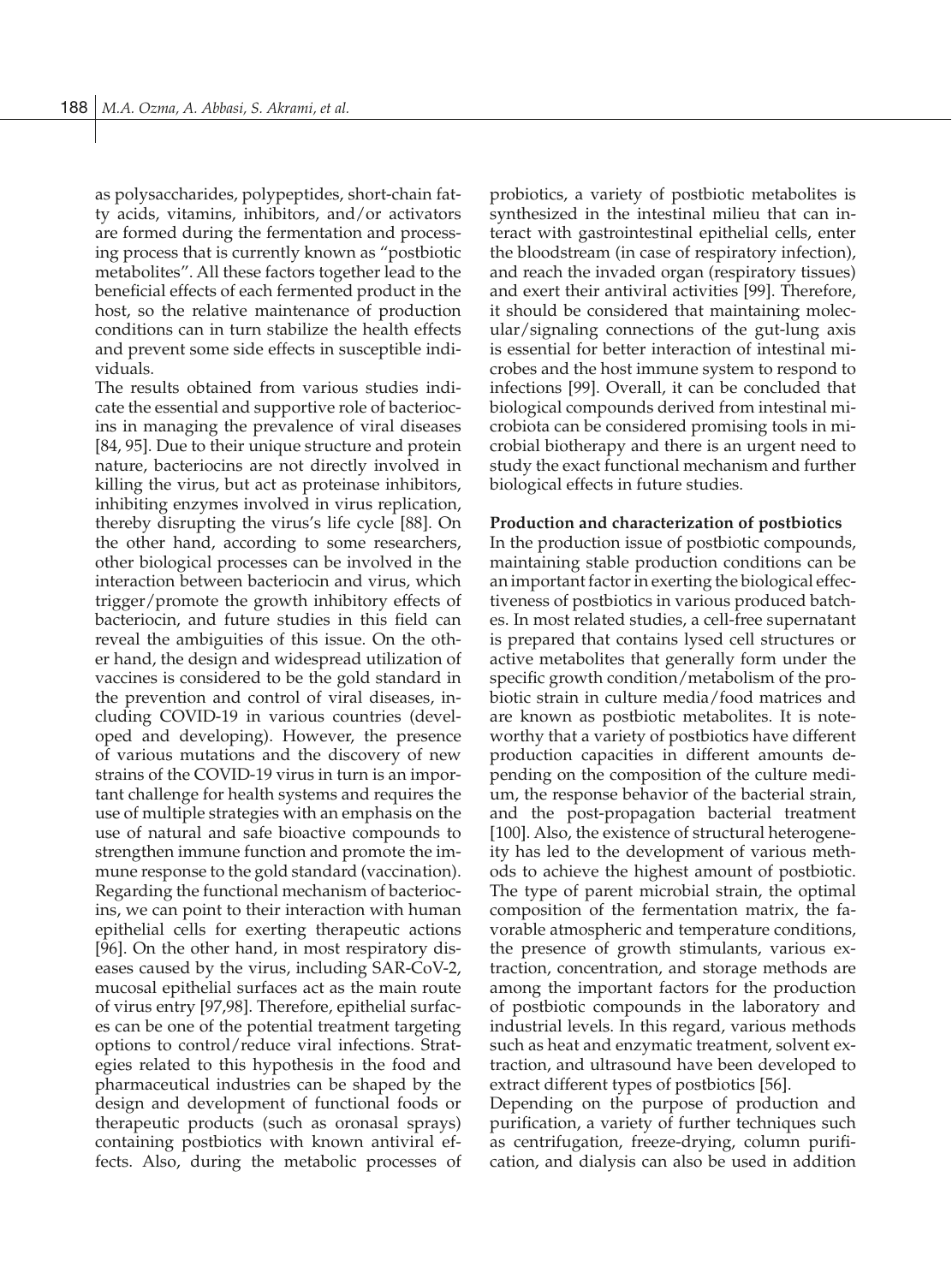to the main methods [92]. Mainly for purification purposes to add to specific food and drug matrices, the process of identifying bioactive compounds depending on the type of analytical target (qualitative or quantitative) is done by their unique equipment. Furthermore, chromatography in combination with tandem mass spectrometry and Fourier transform ion cyclotron resonance mass spectrometry with direct transfusion was utilized to identify and categorize metabolites such as glycerolipids, oligosaccharides, fatty acids, sphingolipids, and purines in biological specimens. As a practical example, high-performance liquid chromatography (UPLC) with features such as high efficiency and resolution, high sensitivity and accuracy, and low solvent use in the process of identifying postbiotic (non-volatile) compounds is recommended [100]. Despite the mentioned methods for extraction, identification, and qualitative/quantitative characterization of postbiotics, further research in this regard is required due to the unique nature of each of the different components of postbiotics, unusual interactions, optimization of each culture, extraction and identification methods as well as for describing the functional mechanisms and involved signaling pathways. Therefore, researchers should focus on genetic engineering processes, design, and development of new culture media to produce specific postbiotics, as well as to develop ideal analytical methods.

# **n CONCLUSIONS**

Overall, based on the available evidence obtained from preclinical and clinical studies, it can be acknowledged that bio-strategies based on probiotics-derived bioactive compounds can be a promising tool in the prevention and complementary treatment of a wide range of infectious diseases. It is noteworthy that the effectiveness of the proposed strategies largely depends on the tools used in them. In this regard, postbiotics, due to the fact that they are derived from safe sources of probiotics, therefore have a structure and function compatible with host cells and participate in several cellular processes involved in the establishment of homeostasis. The generation of some postbiotics in culture media or/and food matrix is a response of the parent probiotic cells to the presence/absence of some nutrients, pathogens, and undefined agents for the host biological systems. Consequently, by knowing more and more about lactic acid bacteria, and utilizing developed methods in extraction, identification, and characterization, as well as the implementation of metabolomics and proteomics studies, it is possible to achieve certain formulations of postbiotics with special efficiencies (*e.g.*, genetic manipulation of known probiotic strains to produce a specific peptide with anti-cancer effect, etc.), which in turn will significantly improve the performance of health systems (especially in developing countries) toward a wide range of acute/chronic diseases.

# **Conflict of interest**

None.

# **Funding**

This study was supported by Tabriz University of Medical Sciences with grant number 69266 and approved by local ethic committee.

### **Acknowledgments**

We thank all comments and helps by our colleagues from DARC center.

# n **REFERENCES**

[1] Rajakovich L.J, Balskus E.P, Metabolic functions of the human gut microbiota: the role of metalloenzymes. *Nat Prod Rep.* 2019; 36, 593-625.

[2] Gholizadeh P, Mahallei M, Pormohammad A, et al. Microbial balance in the intestinal microbiota and its association with diabetes, obesity and allergic disease. *Microb Pathog.* 2019; 127, 48-55.

[3] Bhardwaj S, Bhatia S, Singh S, Franco Jr F. Growing emergence of drug-resistant Pseudomonas aeruginosa and attenuation of its virulence using quorum sensing inhibitors: A critical review. *Iran J Basic Med Sci.* 2021; 24, 699. [4] Ozma M.A, Khodadadi E, Pakdel F, et al. Baicalin, a natural antimicrobial and anti-biofilm agent. *J Herb Med.* 2021; 27, 100432.

[5] Sabahi S, Homayouni Rad A, Aghebati-Maleki L, et al. Postbiotics as the new frontier in food and pharmaceutical research. *Crit Rev Food Sci Nutr.* 2022; 1-28.

[6] Abbasi A, Hajipour N, Hasannezhad P, Baghbanzadeh A, Aghebati-Maleki L. Potential in vivo delivery routes of postbiotics. *Crit Rev Food Sci Nutr.* 2020; 1-39.

[7] Ozma M.A, Khodadadi E, Rezaee M, et al. Bacterial Proteomics and its Application in Pathogenesis Studies. *Curr Pharm Biotechnol.* 2022.

[8] Biragyn A, Luigi F. Gut dysbiosis: a potential link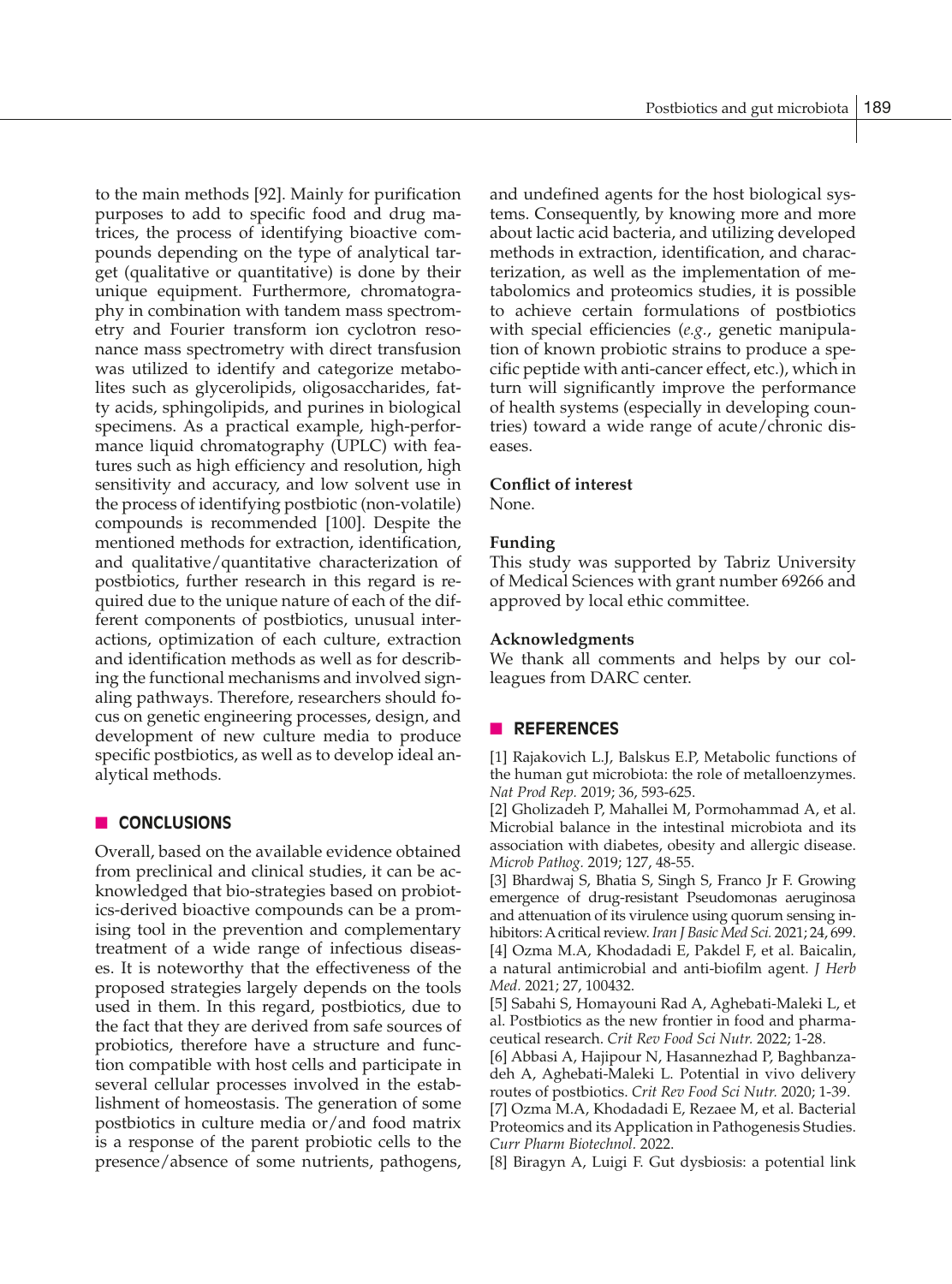between increased cancer risk in ageing and inflammaging. *Lancet Oncol*. 2018; 19 (6), e295-e304.

[9] Altomare A, Di Rosa C, Imperia E, Emerenziani S, Cicala M, Guarino M.P.L. Diarrhea predominant-irritable bowel syndrome (IBS-D): effects of different nutritional patterns on intestinal dysbiosis and symptoms. *Nutrients.* 2021; 13, 1506.

[10] Aya V, Flórez A, Perez L, Ramírez J.D. Association between physical activity and changes in intestinal microbiota composition: A systematic review. *PLoS One.*  2021; 16, e0247039.

[11] Bron P.A, Tomita S, van Swam I.I, et al. *Lactobacillus plantarum* possesses the capability for wall teichoic acid backbone alditol switching. *Microb Cell Fact.* 2012; 11, 1-15.

[12] Lebeer S, Vanderleyden J, De Keersmaecker S.C. Host interactions of probiotic bacterial surface molecules: comparison with commensals and pathogens. *Nat Rev Micro*biol. 2010; 8, 171-84.

[13] Li W, Ji J, Chen X, Jiang M, Rui X, Dong M. Structural elucidation and antioxidant activities of exopolysaccharides from *Lactobacillus helveticus* MB2-1. *Carbohydr Polym*. 2014; 102, 351-9.

[14] Yin Q, Fu T.M, Li J, Wu H. Structural biology of innate immunity. *Ann Rev Immunol.* 2015; 33, 393-416.

[15] Hoang TK, He B, Wang T, Tran DQ, Rhoads JM, Liu Y. Protective effect of Lactobacillus reuteri DSM 17938 against experimental necrotizing enterocolitis is mediated by Toll-like receptor 2. *Am J Physiol Gastrointest Liver Physiol.* 2018; 315, G231-G40.

[16] Lebeer S, Claes I, Tytgat HL, et al. Functional analysis of *Lactobacillus rhamnosus* GG pili in relation to adhesion and immunomodulatory interactions with intestinal epithelial cells. *Appl Environ Microbiol*. 2012; 78, 185-193.

[17] Wachi S, Kanmani P, Tomosada Y, et al. *Lactobacillus delbrueckii* TUA 4408 L and its extracellular polysaccharides attenuate enterotoxigenic E scherichia coli-induced inflammatory response in porcine intestinal epitheliocytes via T oll-like receptor-2 and 4. *Mol Nutr Food Res.* 2014; 58, 2080-93.

[18] Murofushi Y, Villena J, Morie K, et al. The toll-like receptor family protein RP105/MD1 complex is involved in the immunoregulatory effect of exopolysaccharides from Lactobacillus plantarum N14. *Mol Immunol.* 2015; 64, 63-75.

[19] Gao K, Wang C, Liu L, et al. Immunomodulation and signaling mechanism of *Lactobacillus rhamnosus* GG and its components on porcine intestinal epithelial cells stimulated by lipopolysaccharide. *J Microbiol Immunol Infect*. 2017; 50, 700-13.

[20] Girardin S.E, Boneca I.G, Carneiro L.A, et al. Nod1 detects a unique muropeptide from gram-negative bacterial peptidoglycan. *Science.* 2003; 300, 1584-7.

[21] Dagil YA, Arbatsky NP, Alkhazova BI, L'vov VL, Mazurov DV, Pashenkov MV. The dual NOD1/NOD2 agonism of muropeptides containing a meso-diaminopimelic acid residue. *PLoS One.* 2016; 11, e0160784.

[22] Shida K, Kiyoshima-Shibata J, Kaji R, Nagaoka M, Nanno M. Peptidoglycan from lactobacilli inhibits interleukin-12 production by macrophages induced by *Lactobacillus casei* through Toll-like receptor 2-dependent and independent mechanisms. *Immunology.* 2009; 128, e858-e69.

[23] Keestra-Gounder A.M, Tsolis R.M. NOD1 and NOD2: beyond peptidoglycan sensing. *Trends Immunol.*  2017; 38, 758-67.

[24] Franchi L, Warner N, Viani K, Nuñez G. Function of Nod-like receptors in microbial recognition and host defense. *Immunol Rev.* 2009; 227, 106-128.

[25] Hoving J.C, Wilson G.J, Brown G.D. Signalling C-type lectin receptors, microbial recognition and immunity. *Cell Microbiol.* 2014; 16, 185-94.

[26] Plato A, Willment JA, Brown GD. C-type lectin-like receptors of the dectin-1 cluster: ligands and signaling pathways. *Int Rev Immunol.* 2013; 32, 134-56.

[27] Mayer S, Raulf M.K. Lepenies, B. C-type lectins: their network and roles in pathogen recognition and immunity. *Histochem Cell Biol.* 2017; 147, 223-237.

[28] Konstantinov SR, Smidt H, de Vos WM, et al. S layer protein A of *Lactobacillus acidophilus* NCFM regulates immature dendritic cell and T cell functions. *Proc Natl Acad Sci.* 2008; 105, 19474-9.

[29] Lightfoot YL, Selle K, Yang T, et al. SIGNR 3-dependent immune regulation by *Lactobacillus acidophilus* surface layer protein A in colitis. *EMBO J.* 2015; 34, 881- 895.

[30] Vinolo M.A, Rodrigues H.G, Nachbar R.T, Curi R. Regulation of inflammation by short chain fatty acids. *Nutrients.* 2011; 3, 858-76.

[31] Brown A.J, Goldsworthy S.M, Barnes A.A, et al. The orphan G protein-coupled receptors GPR41 and GPR43 are activated by propionate and other short chain carboxylic acids. J *Biol Chem.* 2003; 278, 11312-9.

[32] Frei R, Ferstl R, Konieczna P, et al. Histamine receptor 2 modifies dendritic cell responses to microbial ligands. *J Allergy Clin Immunol.* 2013; 132, 194-204. e112. [33] Zelante T, Iannitti RG, Cunha C, et al. Tryptophan catabolites from microbiota engage aryl hydrocarbon receptor and balance mucosal reactivity via interleukin-22. *Immunity.* 2013; 39, 372-85.

[34] Osório J. IL-6 mediates the protective effects of exercise on β cells. *Nat Rev Endocrinol.* 2015; 11, 193.

[35] De Marco S, Sichetti M, Muradyan D, et al. Probiotic cell-free supernatants exhibited anti-inflammatory and antioxidant activity on human gut epithelial cells and macrophages stimulated with LPS. *Evid Based Complementary Altern Med.* 2018; 2018, 1756308.

[36] Abbasi A, Aghebati-Maleki L, Homayouni-Rad A. The promising biological role of postbiotics derived from probiotic Lactobacillus species in reproductive health. *Crit Rev Food Sci Nutr.* 2021; 1-13.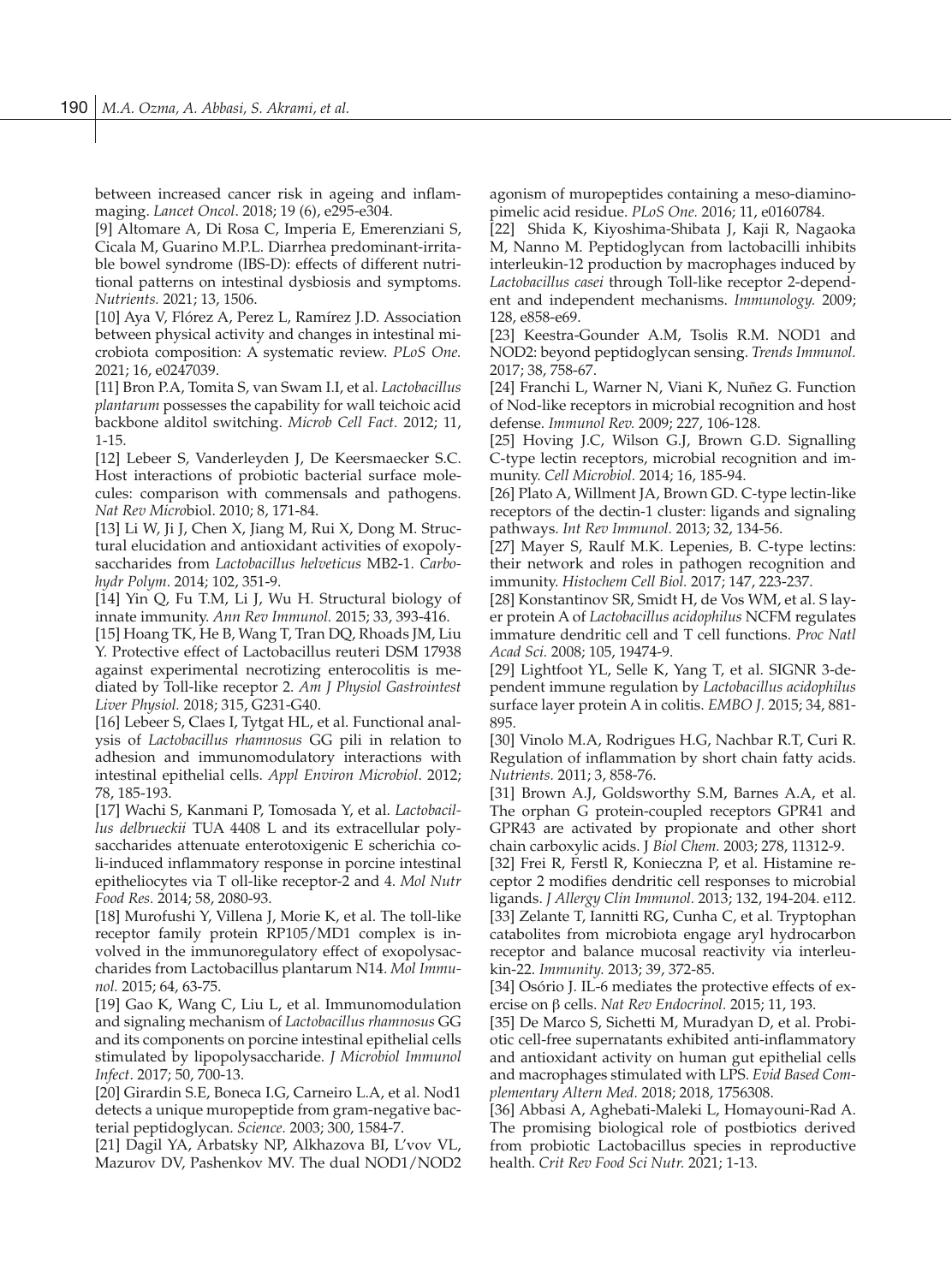[37] Teame T, Wang A, Xie M, et al. Paraprobiotics and postbiotics of probiotic Lactobacilli, their positive effects on the host and action mechanisms: A review. *Front Nutr.* 2020; 7, 570344.

[38] Ou CC, Lin SL, Tsai JJ, Lin MY. Heat-killed lactic acid bacteria enhance immunomodulatory potential by skewing the immune response toward Th1 polarization. *J Food Sci.* 2011; 76, M260-M267.

[39] Wu Z, Pan D, Guo Y, Sun Y, Zeng X. Peptidoglycan diversity and anti-inflammatory capacity in Lactobacillus strains. *Carbohydr Polym.* 2015; 128, 130-7.

[40] Servi B.d, Ranzini F. Protective efficacy of antidiarrheal agents in a permeability model of Escherichia coli-infected CacoGoblet® cells. *Future Microbiol.* 2017; 12, 1449-55.

[41] Marcial G, Villena J, Faller G, Hensel A, de Valdéz G.F. Exopolysaccharide-producing *Streptococcus thermophilus* CRL1190 reduces the inflammatory response caused by *Helicobacter pylori. Benef Microbes*. 2017; 8, 451-61.

[42] Generoso S.V, Viana M.L, Santos R.G, et al. Protection against increased intestinal permeability and bacterial translocation induced by intestinal obstruction in mice treated with viable and heat-killed *Saccharomyces boulardii*. *Eur J Nutr.* 2011; 50, 261-9.

[43] Zagato E, Mileti E, Massimiliano L, et al. *Lactobacillus paracasei* CBA L74 metabolic products and fermented milk for infant formula have anti-inflammatory activity on dendritic cells in vitro and protective effects against colitis and an enteric pathogen in vivo. *PLoS One.* 2014; 9, e87615.

[44] Gao J, Li Y, Wan Y, et al. A novel postbiotic from *Lactobacillus rhamnosus* GG with a beneficial effect on intestinal barrier function. *Front Microbiol*. 2019; 10, 477. [45] de Almada CN, Almada CN, Martinez RC, Sant'Ana AS. Paraprobiotics: Evidences on their ability to modify biological responses, inactivation methods and perspectives on their application in foods. *Trends Food Sci Technol.* 2016; 58, 96-114.

[46] Wang Y, Xie J, Wang N, et al. *Lactobacillus case*i Zhang modulate cytokine and Toll-like receptor expression and beneficially regulate poly I: C-induced immune responses in RAW264. 7 macrophages. *Microbiol Immunol.* 2013; 57, 54-62.

[47] Kamilya D, Baruah A, Sangma T, Chowdhury S, Pal P. Inactivated probiotic bacteria stimulate cellular immune responses of catla, Catla catla (Hamilton) in vitro. *Probiotics Antimicrob Proteins.* 2015; 7, 101-6.

[48] Chen CY, Tsen HY, Lin CL, et al. Enhancement of the immune response against Salmonella infection of mice by heat-killed multispecies combinations of lactic acid bacteria. *J Med Microbiol.* 2013; 62, 1657-64.

[49] Miyazawa K, He F, Kawase M, Kubota A, Yoda K, Hiramatsu M. Enhancement of immunoregulatory effects of *Lactobacillus gasseri* TMC0356 by heat treatment and culture medium. *Lett Appl Microbiol.* 2011; 53, 210-6.

[50] Chuang L, Wu K.G, Pai C, et al. Heat-killed cells of lactobacilli skew the immune response toward T helper 1 polarization in mouse splenocytes and dendritic cell-treated T cells. *J Agric Food Chem.* 2007; 55, 11080-6. [51] Berni Canani R, De Filippis F, Nocerino R, et al. Specific signatures of the gut microbiota and increased levels of butyrate in children treated with fermented cow's milk containing heat-killed *Lactobacillus paracasei*  CBA L74. *Appl Environ Microbiol.* 2017; 83, e01206-7.

[52] Rad AH, Aghebati-Maleki L, Kafil H.S, Abbasi A. Molecular mechanisms of postbiotics in colorectal cancer prevention and treatment. *Crit Rev Food Sci Nutr.*  2021; 61, 1787-803.

[53] Abbasi A, Aghebati-Maleki A, Yousefi M, Aghebati-Maleki L. Probiotic intervention as a potential therapeutic for managing gestational disorders and improving pregnancy outcomes. *J Reprod Immunol.* 2021; 143, 103244.

[54] Homayouni Rad A, Aghebati Maleki L, Samadi Kafil H, Abbasi A. Postbiotics: A novel strategy in food allergy treatment. *Crit Rev Food Sci Nutr.* 2021; 61, 492-9. [55] Wu X, Wu Y, He L, Wu L, Wang X, Liu Z. Effects of the intestinal microbial metabolite butyrate on the development of colorectal cancer. *J Cancer.* 2018; 9, 2510. [56] Abbasi A, Sheykhsaran E, Kafil H.S. *Postbiotics: Science, Technology and Applications*. Bentham Science Publishers, Sharjah, U.A.E; 2021.

[57] Lukovac S, Belzer C, Pellis L, et al. Differential modulation by *Akkermansia muciniphila* and *Faecalibacterium prausnitzii* of host peripheral lipid metabolism and histone acetylation in mouse gut organoids. *MBio*. 2014; 5, e01438-01414.

[58] Gill P, Van Zelm M, Muir J, Gibson P. Short chain fatty acids as potential therapeutic agents in human gastrointestinal and inflammatory disorders. *Aliment Pharmacol Ther.* 2018; 48, 15-34.

[59] Morrison DJ, Preston T. Formation of short chain fatty acids by the gut microbiota and their impact on human metabolism. *Gut microbes.* 2016; 7, 189-200.

[60] Koh A, De Vadder F, Kovatcheva-Datchary P, Bäckhed F. From dietary fiber to host physiology: shortchain fatty acids as key bacterial metabolites. *Cell.* 2016; 165, 1332-45.

[61] Louis P, Hold G.L, Flint H.J. The gut microbiota, bacterial metabolites and colorectal cancer. *Nat Rev Microbiol.* 2014; 12, 661-72.

[62] Rad A.H, Maleki L.A, Kafil H.S, Zavoshti H.F, Abbasi A. Postbiotics as promising tools for cancer adjuvant therapy. *Adv Pharm Bull.* 2021; 11, 1-5.

[63] Scott K.P, Martin J.C, Campbell G, Mayer C.D, Flint H.J. Whole-genome transcription profiling reveals genes up-regulated by growth on fucose in the human gut bacterium *Roseburia inulinivorans*. *J Bacteriol.* 2006; 188, 4340-9.

[64] Rivière A, Selak M, Lantin D, Leroy F, De Vuyst L. Bifidobacteria and butyrate-producing colon bacteria: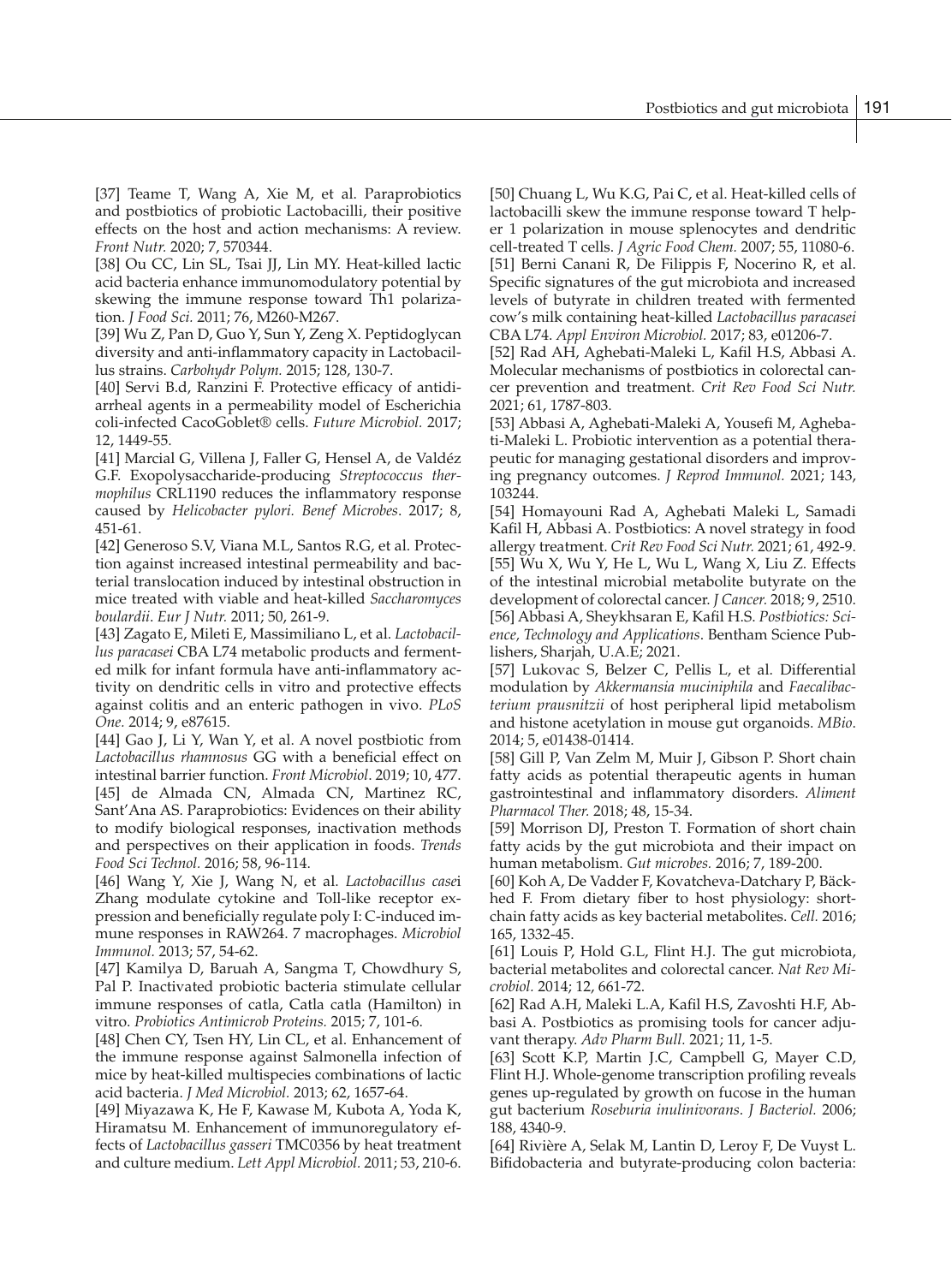importance and strategies for their stimulation in the human gut. *Front Microbiol.* 2016; 7, 979.

[65] Laffin MR, Tayebi Khosroshahi H, Park H, et al. Amylose resistant starch (HAM-RS2) supplementation increases the proportion of Faecalibacterium bacteria in end-stage renal disease patients: microbial analysis from a randomized placebo-controlled trial. *Hemodial Int.* 2019; 29, 12753.

[66] Rodionov DA, Arzamasov AA, Khoroshkin MS, et al. Micronutrient requirements and sharing capabilities of the human gut microbiome. *Front Microbiol.* 2019; 1316.

[67] Sharma V, Rodionov DA, Leyn SA, et al. B-vitamin sharing promotes stability of gut microbial communities. *Front Microbiol.* 2019; 1485.

[68] Castro-Bravo N, Wells JM, Margolles A, Ruas-Madiedo P. Interactions of surface exopolysaccharides from Bifidobacterium and Lactobacillus within the intestinal environment. *Front Microbiol.* 2018; 2426.

[69] Salazar N, Gueimonde M, Hernández-Barranco A.M, Ruas-Madiedo P, de los Reyes-Gavilán C.G. Exopolysaccharides produced by intestinal Bifidobacterium strains act as fermentable substrates for human intestinal bacteria. *Appl Environ Microbiol*. 2008; 74(15), 4737-45.

[70] Hongpattarakere T, Cherntong N, Wichienchot S, Kolida S, Rastall R.A. In vitro prebiotic evaluation of exopolysaccharides produced by marine isolated lactic acid bacteria. *Carbohydr Polym.* 2012; 87, 846-52.

[71] Das D, Baruah R, Goyal A. A food additive with prebiotic properties of an α-d-glucan from *Lactobacillus plantarum* DM5. *Int J Biol Macromol.* 2014; 69, 20-2.

[72] Kareem KY, Hooi Ling F, Teck Chwen L, May Foong O, Anjas Asmara S. Inhibitory activity of postbiotic produced by strains of *Lactobacillus plantarum* using reconstituted media supplemented with inulin. *Gut pathogens.* 2014; 6, 1-7.

[73] Heilbronner S, Krismer B, Brötz-Oesterhelt H, Peschel A. The microbiome-shaping roles of bacteriocins. *Nat Rev Microbiol.* 2021; 19, 726-739.

[74] Sawada D, Sugawara T, Ishida Y, et al. Effect of continuous ingestion of a beverage prepared with Lactobacillus gasseri CP2305 inactivated by heat treatment on the regulation of intestinal function. *Food Res Int.* 2016; 79, 33-39.

[75] Huet F, Abrahamse-Berkeveld M, Tims S, et al. Partly fermented infant formulae with specific oligosaccharides support adequate infant growth and are well-tolerated. *J Pediatr Gastroenterol Nutr.* 2016; 63, e43. [76] Campeotto F, Suau A, Kapel N, et al. A fermented formula in pre-term infants: clinical tolerance, gut microbiota, down-regulation of faecal calprotectin and up-regulation of faecal secretory IgA. *J Nutr.* 2011; 105, 1843-51.

[77] Thomas DW, Greer FR. Probiotics and prebiotics in pediatrics. *Pediatrics*. 2010; 126, 1217-31.

[78] Peng GC, Hsu CH. The efficacy and safety of heatkilled *Lactobacillus paracasei* for treatment of perennial allergic rhinitis induced by house-dust mite. *Pediatr Allergy Immunol.* 2005; 16, 433-8.

[79] Gosálbez L, Ramón D. Probiotics in transition: novel strategies. *Trends Biotechnol.* 2015; 33, 195-6.

[80] Favaro L, Penna A.L.B, Todorov S.D. Bacteriocinogenic LAB from cheeses-application in biopreservation? *Trends Food Sci Technol.* 2015; 41, 37-48.

[81] Umu Ö.C, Bäuerl C, Oostindjer M, et al. The potential of class II bacteriocins to modify gut microbiota to improve host health. *PLoS One.* 2016; 11, e0164036.

[82] Field D, Begley M, O'Connor P.M, et al. Bioengineered nisin A derivatives with enhanced activity against both Gram positive and Gram negative pathogens. *PLoS One.* 2012; 7(10), e46884.

[83] Torres N.I, Noll K.S, Xu S, et al. Safety, formulation and in vitro antiviral activity of the antimicrobial peptide subtilosin against herpes simplex virus type 1. *Probiotics Antimicrob Proteins.* 2013; 5, 26-35.

[84] Cavicchioli VQ, de Carvalho OV, de Paiva JC, Todorov SD, Júnior AS, Nero LA. Inhibition of herpes simplex virus 1 (HSV-1) and poliovirus (PV-1) by bacteriocins from *Lactococcus lactis* subsp. lactis and *Enterococcus durans* strains isolated from goat milk. *Int J Antimicrob Agents.* 2018; 51, 33-7.

[85] Todorov S.D, Wachsman M, Tomé E, et al. Characterisation of an antiviral pediocin-like bacteriocin produced by *Enterococcus faecium*. *Food Microbiol.* 2010; 27, 869-79.

[86] Kafil H.S, Mobarez A.M. Assessment of biofilm formation by enterococci isolates from urinary tract infections with different virulence profiles. *J King Saud Univ Sci.* 2015; 27, 312-7.

[87] O'Reilly K.M, Auzenbergs M, Jafari Y, Liu Y, Flasche S, Lowe R. Effective transmission across the globe: the role of climate in COVID-19 mitigation strategies. *Lancet Planet Health.* 2020; 4, e172.

[88] Wachsman M.B, Castilla V, de Ruiz Holgado A.P, de Torres R.A, Sesma F, Coto C.E. Enterocin CRL35 inhibits late stages of HSV-1 and HSV-2 replication in vitro. *Antivir Res.* 2003; 58, 17-24.

[89] Serkedjieva J, Danova S, Ivanova I. Antiinfluenza virus activity of a bacteriocin produced by *Lactobacillus delbrueckii. Appl Biotechnol Biochem*. 2000; 88, 285-98.

[90] Todorov SD, Tagg JR, Ivanova IV. Could probiotics and postbiotics function as "Silver Bullet" in the Post-COVID-19 Era? *Probiotics Antimicrob Proteins.*  2021; 13, 1499-507.

[91] Johnson DC, Schlesinger MJ. Vesicular stomatitis virus and Sindbis virus glycoprotein transport to the cell surface is inhibited by ionophores. *Virology.* 1980; 103, 407-24.

[92] Abbasi A, Rad A.H, Ghasempour Z, et al. The biological activities of postbiotics in gastrointestinal disorders. *Crit Rev Food Sci Nutr.* 2021; 1-22.